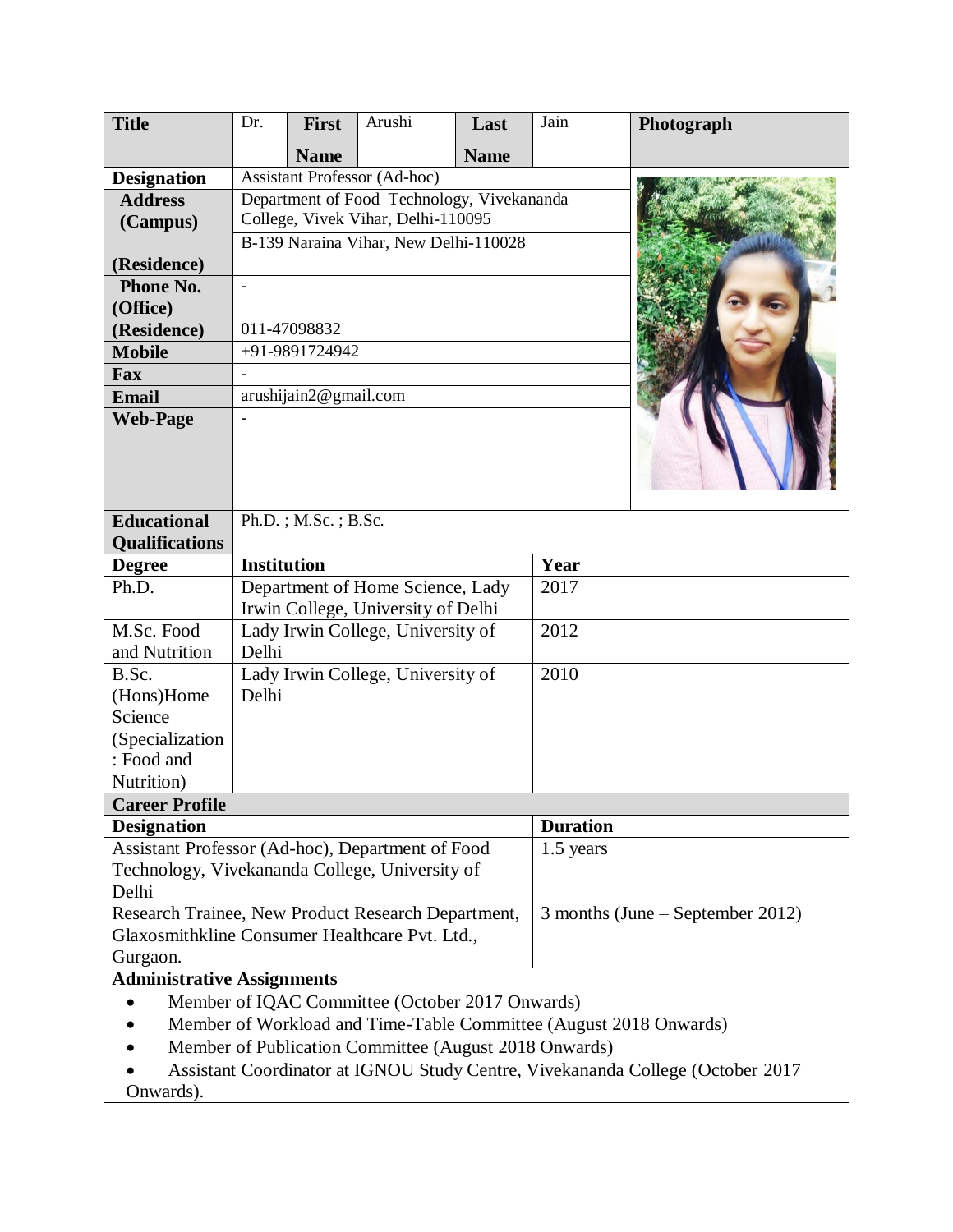#### **Subjects Taught**

 Discipline Papers: Fundamentals of Food Science and Technology-Part I and Part II; Introduction to Food safety and Preservation; Basic Baking Technology; Advanced Baking Technology; Food Safety, Hygiene and Quality Testing.

 Generic Elective: Human Nutrition; Nutrition- A Lifespan Approach; Entrepreneurship for Small Catering Units; Current Concerns in Public Health Nutrition.

SEC: Nutrition and Well-being.

#### **Areas of Interests:**

- Food Technology
- Food Safety
- Food Science
- Nutrition
- Public Health

#### **Research Guidance: -None**

#### **Publications profile:**

1. Jain A, Mathur P. Comparison of diet quality of low and middle income adolescents in Delhi, India. Indian Journal of Public Health Research and Development 2017; 8(4): 193-198 (UGC Listed, Publisher: Institute of Medico-Legal Publications; Impact Factor(SCI): 0.35; Index Copernicus Value: 6.28; Indexed in: CAS abstracts- American Chemical Society, **SCOPUS**, Medical Council of India, EBSCO, FAO AGRISCOLA, OPEN J-GATE, PROQUEST, CROSS-REF; UGC listed etc.)

2. Jain A, Mathur P. Estimation of sulphite levels in food products available in Delhi, India. Journal of Nutrition and Food Sciences 2016; 6(2): 2-12 (UGC Listed, Publisher: Omics International; Impact Factor: 1.22; Index Copernicus Value: 6.28; Indexed in: CAS abstracts-American Chemical Society, EBSCO, FAO AGRISCOLA, OPEN J-GATE, PROQUEST, CROSS-REF; UGC listed etc.)

3. Jain A, Mathur P. Evaluating Hazards Posed by Additives in Food- A Review of Studies Adopting A Risk Assessment Approach. Curr Res Nutr Food Sci 2015;3(3): 243-255 (UGC Listed, Publisher: Enviro Publishers; Impact Factor (SCI): 0.38; Index Copernicus Value: 58.62; Indexed in: **SCOPUS**, CAS abstracts- American Chemical Society, EBSCO, FAO AGRISCOLA, OPEN J-GATE, PROQUEST, CROSS-REF, Cite Factor, UGC listed etc.)

4. Jain A, Mathur P. (2015). Estimation of food additive intake: overview of the methodology. Food Reviews International, 31(4): 355-384 (UGC Listed, Publisher: Taylor &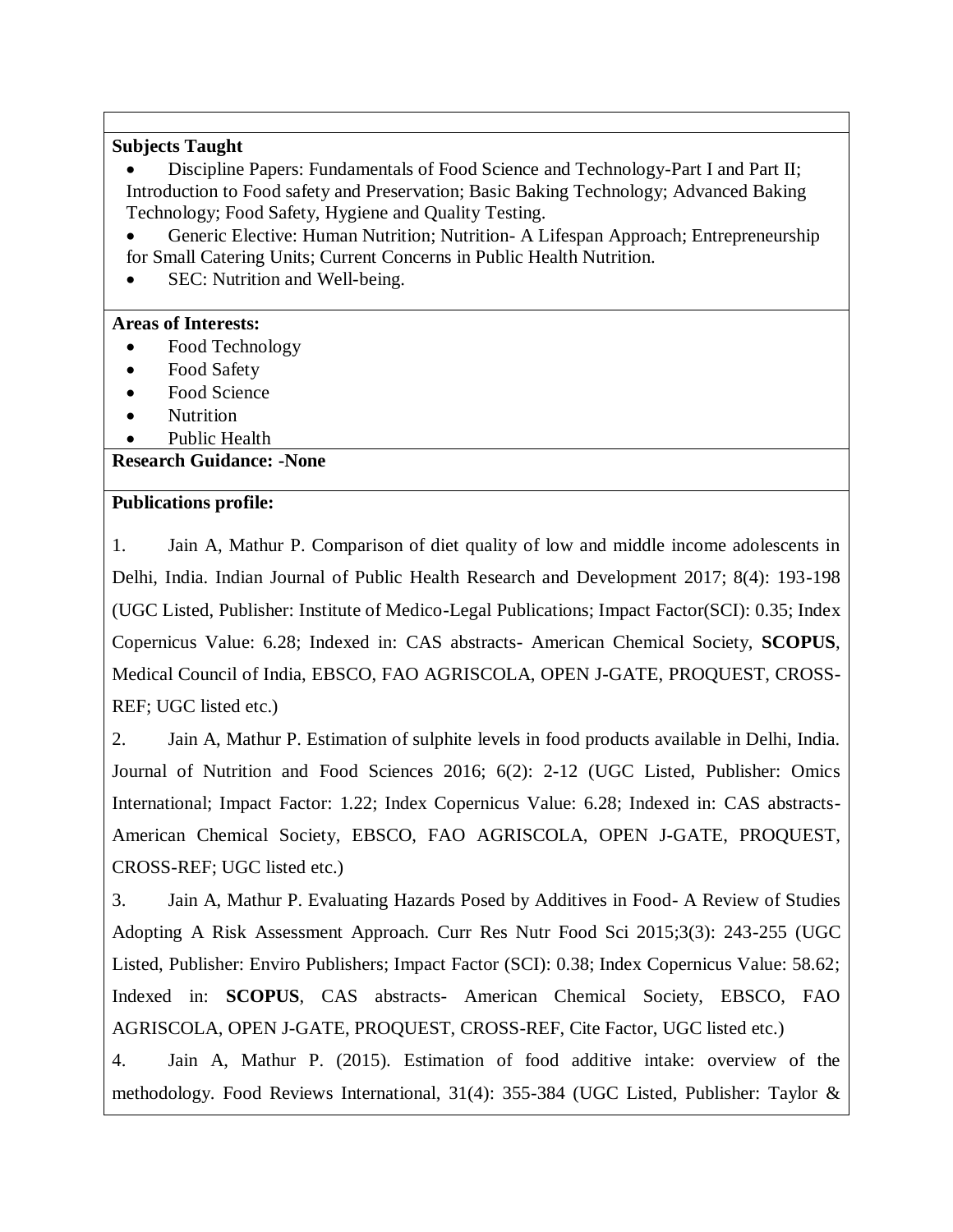Francis; Impact Factor (Thomson Reuters): 3.100; Indexed in: **SCOPUS,** BioSciences Information Service of Biological Abstracts (BIOSIS), Chemical Abstracts, Current Contents/Agriculture, Biology and Environmental Sciences, Division for Industrial Studies, Food Science and Technology Abstracts, Foods Adlibra, Index to Scientific Reviews, PubSCIENCE, Reference Update, Research Alert, and Science Citation Index Expanded (SCIE), UGC listed).

5. Jain A, Mathur P. (2014). Intake of processed foods and selected food additives among teenagers (13-19 years old) of Delhi, India. Asian Journal of Multidisciplinary Studies, 2(2): 64- 77 (UGC Listed, Publisher: Mohan L. Jamdade; Impact Factor: 1.498; Indexed in: OPEN J-GATE, PROQUEST, CROSS-REF, DJRI, UGC listed etc.)

#### **Conference organization/Presentations (in the last three years):**

- **Presentations:**
- Paper presented on "Risk assessment of sulphite exposure through foods among adolescents of Delhi" (abstract). Publ. in Proceedings of the 48<sup>th</sup> National Conference of Nutrition Society of India on Nutrition Risk Management and Communication at St. Johns Research Institute, Bengaluru, India, 3-5 November 2016 **(First Prize-Ramanthan Prize for Best Oral Presentation-Community Nutrition).**
- Paper presented on "Nutritional adequacy in diets of school going adolescents (12-16) year olds) of Delhi" (abstract). Publ. in Souvenir of the  $7<sup>th</sup>$  International Conference on Growing trends in food technology and nutrition for public health care organized by IIFANS, ICMR, DBT and SERB India at JNU, Delhi, 26-27 May, 2016 **(Consolation Prize for oral presentation under Community Nutrition Category).**
- Jain A, Mathur P. Estimation of sulphite levels in food products available in Delhi, India (abstract). Publ. in Proceedings of the  $11<sup>th</sup>$  International Food Data Conference organized by **INFOODS , NIN & FAO/WHO** at Hyderabad, Telangana, India, 3-5 November, 2015.
- **Conference Organizations:**

Member of Organizing Committee (IQAC - Souvenir Committee) for a one day National Seminar on Quality Assurance for College Administration held on  $12<sup>th</sup>$  February 2018 at Vivekananda College, University of Delhi.

## **Research Projects (Major Grants/Research Collaboration)-None**

**Awards and Distinctions:**